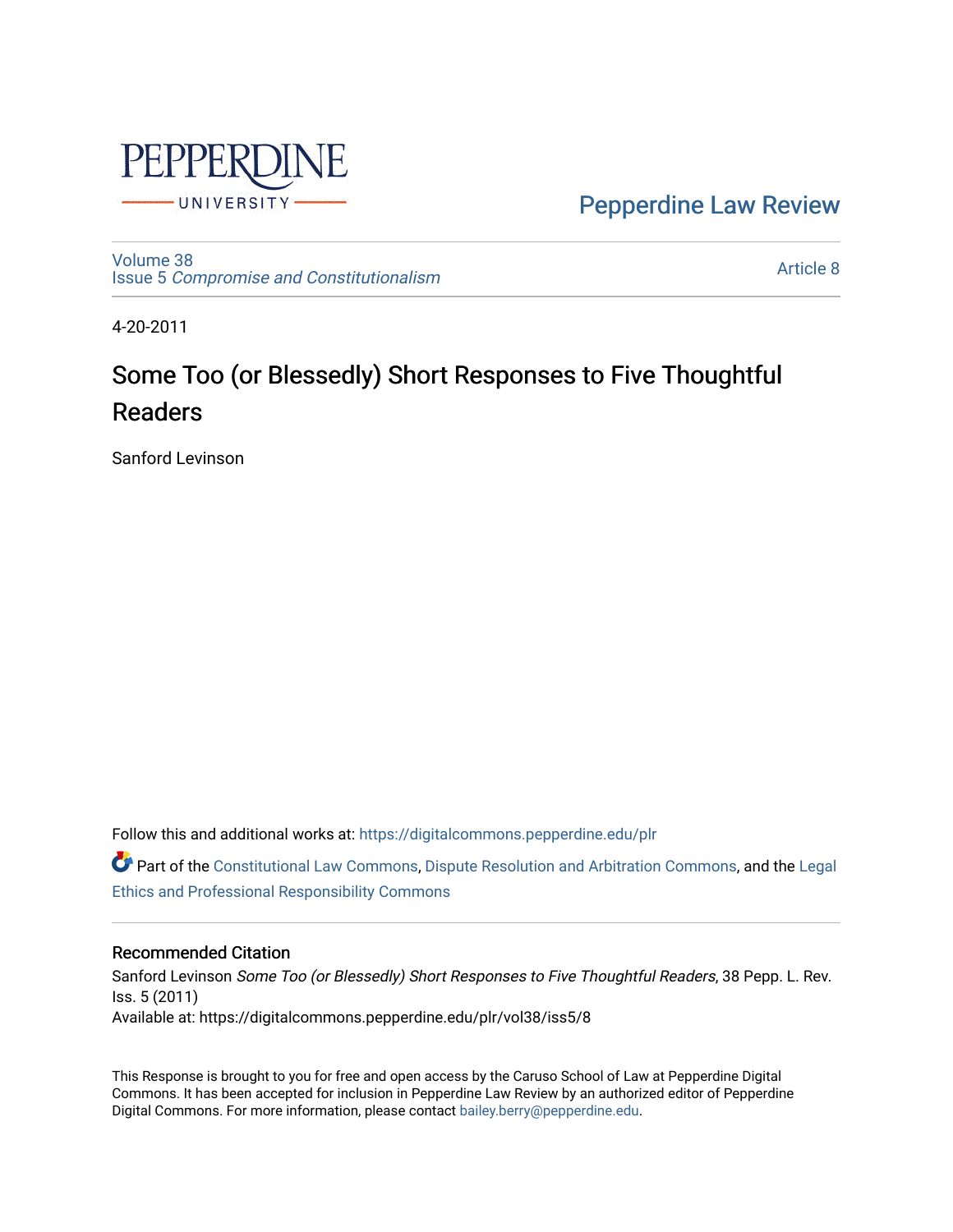## **Some Too (or Blessedly) Short Responses to Five Thoughtful Readers**

Sanford Levinson

First things first: **I** am obviously grateful both to the editors of the *Pepperdine Law Review* for organizing this symposium and to the participants for their careful readings and observations. For better and, no doubt, worse, **I** do not have the time (even if the *Review* had the pages) for the kind of response that each of the pieces deserves. Instead, **I** will confine myself to literally one or two observations about each of them, with the hope that they will engender further conversation about a topic that will inevitably remain both of theoretical interest and (perhaps all-too-) practical politics. **I** will adopt the "alphabetic principle" in addressing my interlocutors.

Paul Finkelman is both a friend of long duration—a term, I have been told, that is better, once people reach a certain age, than "old friend"—and one of my central teachers with regard to the reality of slavery as part of the American political and constitutional tradition. It is not surprising that he has written a powerful essay criticizing the conventional historiography of "The Compromise of **1850."** I could not agree with him more strongly that one's response to that compromise (and others) involving slavery, including, of course, the initial set of compromises in **1787,** depends very strongly on necessarily counter-factual beliefs as to what would have happened had there been no such compromises.'

As have I argued elsewhere,<sup>2</sup> what distinguishes "deliberative exchange" from "bargaining" is that the latter need not involve any changes of mind about the underlying merits of one's position, only that the political circumstances suggest making certain concessions, however painful, in order to achieve other purposes (including maintaining civil peace).<sup>3</sup> I confess that I am one of those people who believed that secession would have been

**<sup>1.</sup>** Paul Finkelman, *The Cost of Compromise and the Covenant With Death,* **38 PEPP. L.** REV. 845 (2011).

*<sup>2.</sup> See* Sanford Levinson, *Courts* as Participants in "Dialogue": **A** View from American States, **59 U. KAN.** L. REV. (forthcoming **2011).**

**<sup>3.</sup>** Sanford Levinson, *Compromise and Constitutionalism,* **38** PEPP. L. REv. **821 (2011).**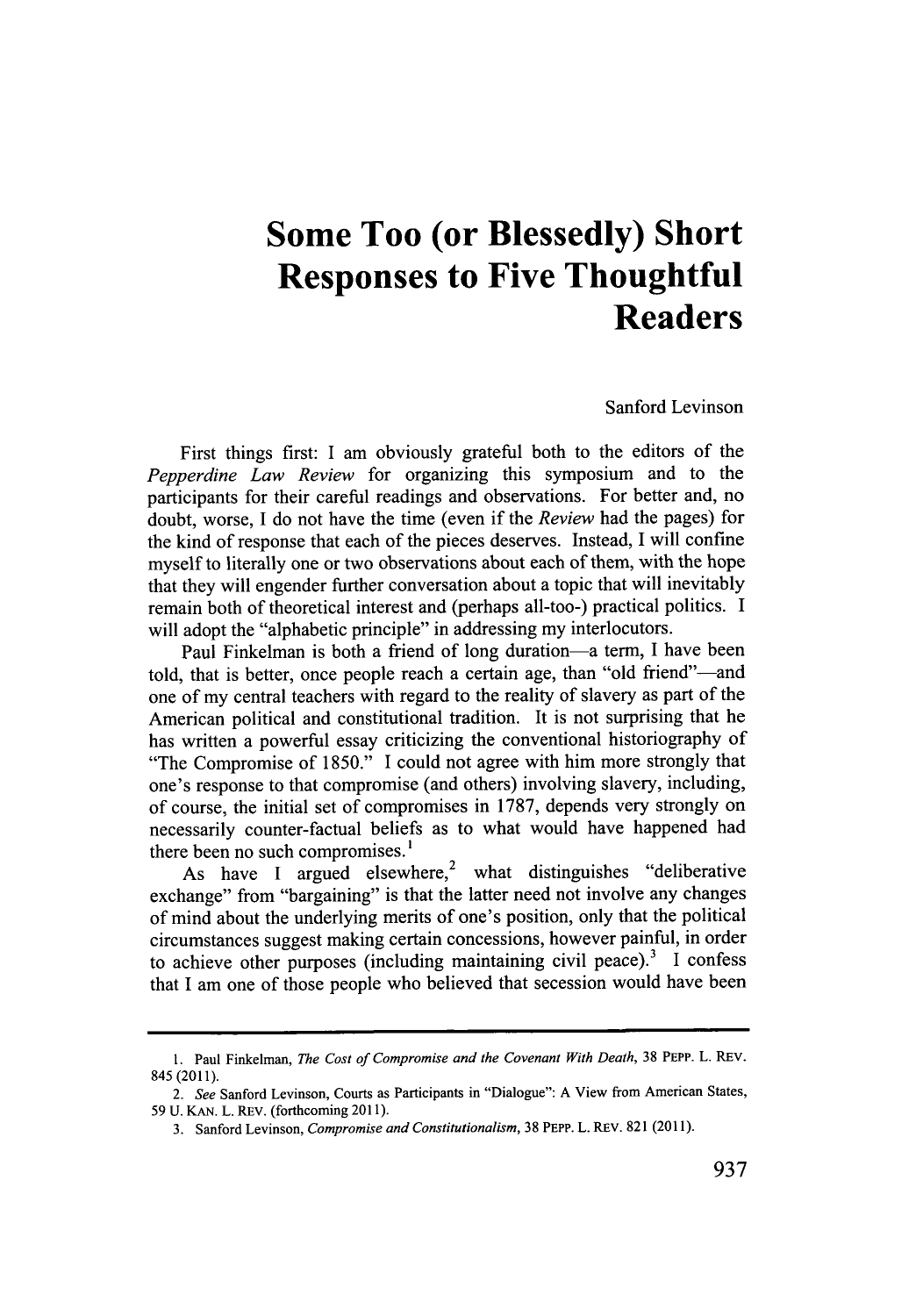much more likely to succeed in **1850** than was the case a decade later; **I** am therefore fascinated **by** the material Finkelman brings to bear to suggest it was the South that was indeed significantly strengthened, relative to the rest of the Union, during the decade of the **1850s. 4 I** do not have enough knowledge of my own to say whether **I** am completely convinced **by** his argument, but **I** am positive that, not for the first time, he has issued a challenge to which other historians must respond. And, as suggested above, acceptance of his analysis would necessarily have implications for one's views on the Compromise of **1850** (for starters).

**My** only disagreement with Finkelman comes, perhaps ironically, from his very first sentence: "Professor Levinson argues with some passion for compromise in constitutional law."5 **I** would have written that **I** argued, surely with passion, for the necessity of grappling with the importanceindeed, near-ubiquity-of compromise in constitutional law. Some of these compromises are easily defensible; others might indeed have been sufficiently "rotten" to merit rejection, even if other, merely "bad" ones, are perhaps tolerable given likely alternatives in the absence of such compromises.

Mark Graber is another friend of long duration, as well as a major influence on my own thought on each and every topic of American constitutional development. It is not the case that we always agree, but there is literally no one whose criticisms **I** take more seriously. In this instance, though, **I** am not sure that we disagree in any fundamental respect. **I** take the key sentence in his comment to be that "[s]ome protection for constitutional evils is the fate of ongoing constitutional projects in [a] diverse society."<sup>6</sup> One might well cite one of Graber's own heroes, James Madison, who reminded Edward Everett in a letter toward the end of Madison's long life that "[f]ree constitutions will rarely if ever be formed without reciprocal concessions; without articles conditioned on **&** balancing each other."' For Madison, of course, one of these concessions was the necessary "evil" of equal voting power in the Senate.<sup>8</sup> It is difficult for me to believe that anyone could seriously gainsay either Graber or Madison.

**My** own central example, obviously, was drawn from the pained history of chattel slavery as part of our constitutional heritage. Graber effectively does a fast forward and addresses the unhappiness that many-perhaps

*<sup>4.</sup> See Finkelman, supra* note **1,** at *851-53.*

*<sup>5.</sup> Id. at 845.*

*<sup>6.</sup>* Mark **A.** Graber, *Constitutional Democracy, Human Dignity, and Entrenched Evil,* **38 PEPP.** L. REv. **889, 902 (2011).**

**<sup>7.</sup>** Letter from James Madison to Edward Everett (Aug. **28, 1830),** *in* **FEDERALISM 100,** 104 (Anthony **J.** Bellia, Jr. ed., 2010).

**<sup>8.</sup>** THE **FEDERALIST** No. **62,** at **331** (James Madison) (J.R. Pole ed., *2005)* **)** (referring to the Senate as a "lesser evil," the greater evil being the prospect of no Constitution at all should the small states reject the project of constitutional reformation).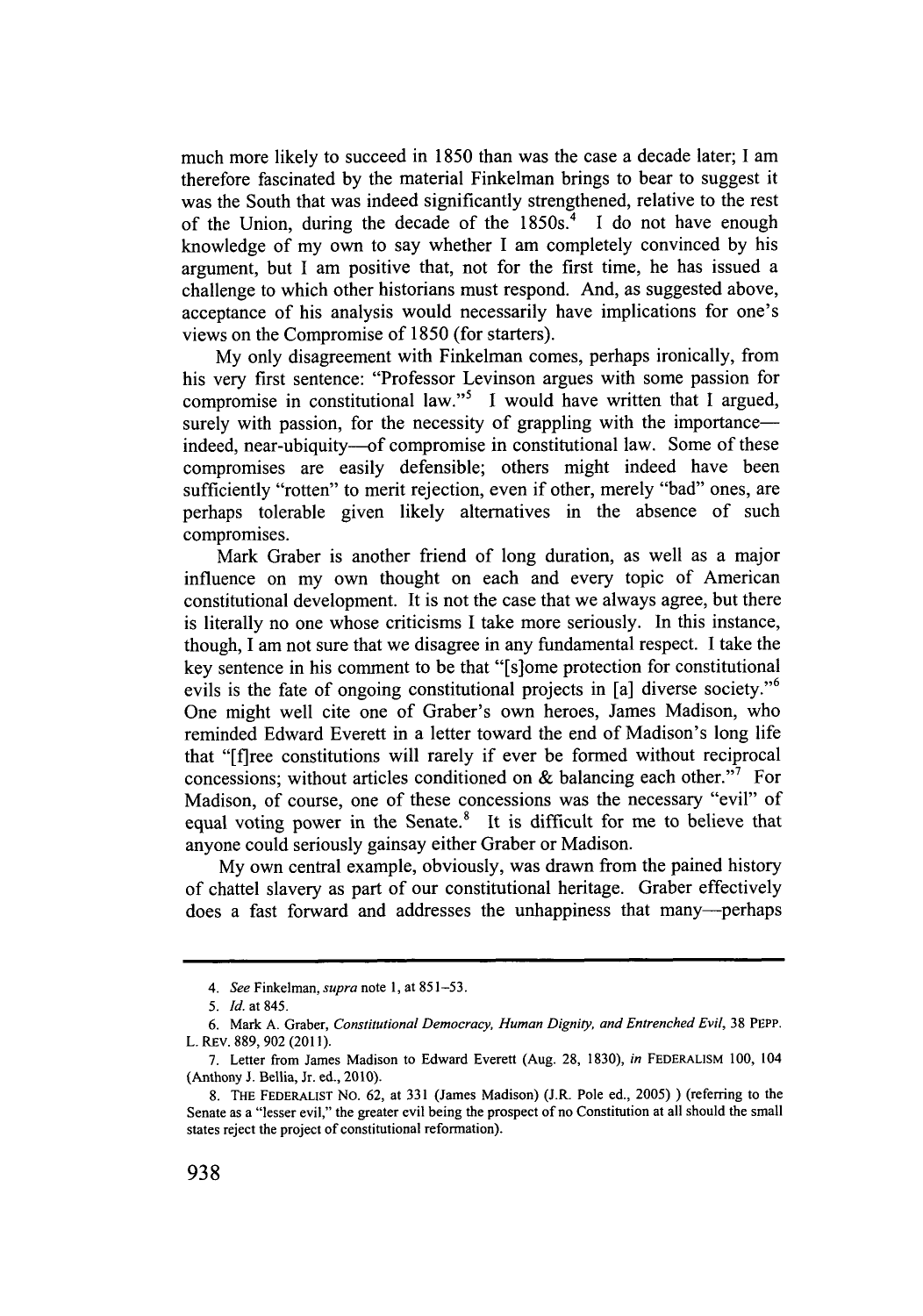most—thoughtful Americans feel about our current abortion policy, though, obviously, the reasons for the unhappiness are not shared, insofar as those who view abortion as murder occupy a quite different intellectual universe from those who view access to the **full** range of reproductive choices as an essential part of recognizing what it means to be an autonomous person.<sup>9</sup> Though it is, in fact, impossible for me to take truly seriously those who object to the Affordable Care Act ("Obamacare") as unconstitutional, let alone "evil," **I** know all too well that some people I not only like personally but also respect as serious and committed thinkers do indeed view the required purchase of medical insurance as a violation of overriding libertarian principles.

How are such cleavages resolved in pluralistic societies? Should, for example, the losers in a political process necessarily submit to the winners, even if, as is inevitably the case, any existing process, very much including our own, is deeply flawed from the perspective of some "ideal" kind of political theory?<sup>10</sup> I do not think that losers have such obligations. Or, if there are such obligations, they are, at most, *prima facie,* and thus subject to being overridden **by** sufficiently good reasons. The state, after all, gets to override various constitutional norms **by** evoking "compelling state interests." **Why** shouldn't free citizens of a "Republican Form of Government," which the Constitution announces as its aspiration-not to mention the achievement of a society that will "establish Justice"--be able equally to enunciate their own sense of "compelling public purposes" that justify civil disobedience? **I** take it that Graber would argue that one should, generally speaking, restrain such impulses in the name of preserving civil peace, including peace with persons one regards as in some sense committed to "evil" projects. And **I** think he is quite right in suggesting such caution (or prudence). But **I** am confident that he would reach a limit and become "uncompromising" in his commitment to overriding norms. Both compromise and intransigence have their claims. Our task is to figure out which should prevail and under what circumstances.

Carrie Menkel-Meadow is, like Steven Smith, someone **I** have long admired, though **I** have not had the opportunity to develop the same kind of colleagueship with them as **I** have with Finkelman, Graber, or Richard Weisberg. That obviously does not make her comments of lesser interest or importance. Menkel-Meadow suggests, **I** think accurately, that there is no algorithm that can tell us when one disposition should triumph over the

*<sup>9.</sup> See Graber, supra* **note 6.**

*<sup>10.</sup> See* **Sanford Levinson, OUR UNDEMOCRATIC CONSTITUTION: WHERE THE CONSTITUTION GOES WRONG (AND How WE THE PEOPLE CAN CORRECT IT) (2006).**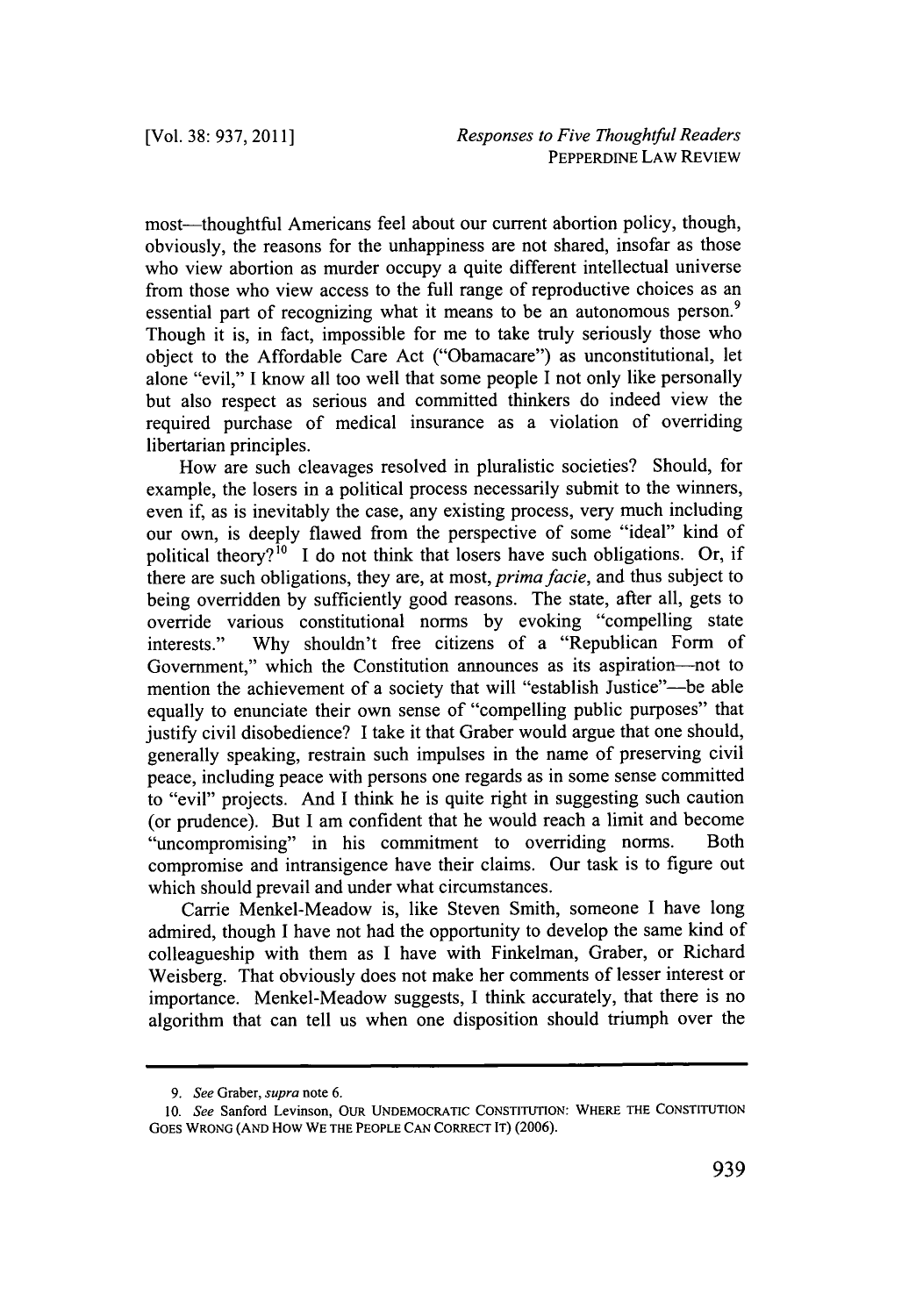other. Though "compromise" obviously raises the most serious of moral questions, we must "examine it and evaluate it, in variable or 'relative, no deracinated or 'universal' circumstances."<sup>11</sup> That being said, she offers some valuable rules of thumb **by** which to determine when acquiescence might be trumped **by** commitment to particular values. Thus, she notes that "'one-off Constitutional compromises (such as slavery and the Senate) must be judged and measured differently than those that allow for "repetition, correction, accountability and reciprocity norms, as in other political processes."<sup>12</sup> What makes a constitutional compromise "one-off," as a matter of practicality, may be the particular difficulty of amending a given constitution. As it happens, the United States has the most difficult constitution to amend of any such document on the planet; just as relevant is to note that each of the fifty American state constitutions is easier to amend than is the United States Constitution.<sup>13</sup> Compromise might thus be less costly in systems that allow for easier changes of mind. Indeed, one might read Menkel-Meadow as suggesting that, generally speaking, classic parliamentary sovereignty might have its advantages over the American kind of constitutionalism inasmuch as the latter may build too much rigidity into our polity. Even if that is not the case—as may well be true—we might still wish to "deconstitutionalize" many of our controversies and thus at least question the primacy of judges offering inevitably controversial—and often altogether implausible—interpretations of what Justice Jackson memorably described as "the majestic generalities of the Bill of Rights"<sup>14</sup> or, for that matter, the Equal Protection Clause. The most extreme version of this argument would abolish judicial review.<sup>15</sup> More moderately, one might simply support a reduced degree of judicial "finality," either through allowing "overrides" of Supreme Court decisions **by,** say, supermajorities of Congress or **by** easing the process of constitutional amendment.

Steven Smith offers a characteristically close and thoughtful reading of my essay. His introductory pages sound very much like Max Weber's famous injunction, in his classic essay *Politics as a Vocation,* that political leaders must reject the "ethics of ultimate ends" in favor of the "ethic of responsibility" for one's society.<sup>16</sup> More recently, Michael Walzer defended the propriety of political leaders being willing to "dirty" their hands in

**<sup>11.</sup> Carrie Menkel-Meadow,** *The Variable Morality of Constitutional (and Other) Compromises: A* Comment on Sanford Levinson's Compromise and Constitutionalism, **38 PEPP. L. REV. 903, 905** (2011).

*<sup>12.</sup> Id. at 907.*

*<sup>13.</sup> See* **Donald S. Lutz,** *Toward a Theory of Constitutional Amendment, in* **RESPONDING TO IMPERFECTION: THE THEORY AND PRACTICE OF CONSTITUTIONAL AMENDMENT 237,** 254-62 (Sanford Levinson ed., **1995).**

<sup>14.</sup> W. Va. State Bd. of Educ. **v. Barnette, 319 U.S.** 624, **639** (1943).

*<sup>15.</sup> See* Mark V. Tushnet, **TAKING THE CONSTITUTION AWAY FROM THE COURTS (1999).**

*<sup>16.</sup> See* Max Weber, *Politics as a Vocation,* **http://www.ne.jp/asahi/moriyuki/abukuma/weber/** lecture/politics\_vocation.html (last visited Feb. 25, 2011).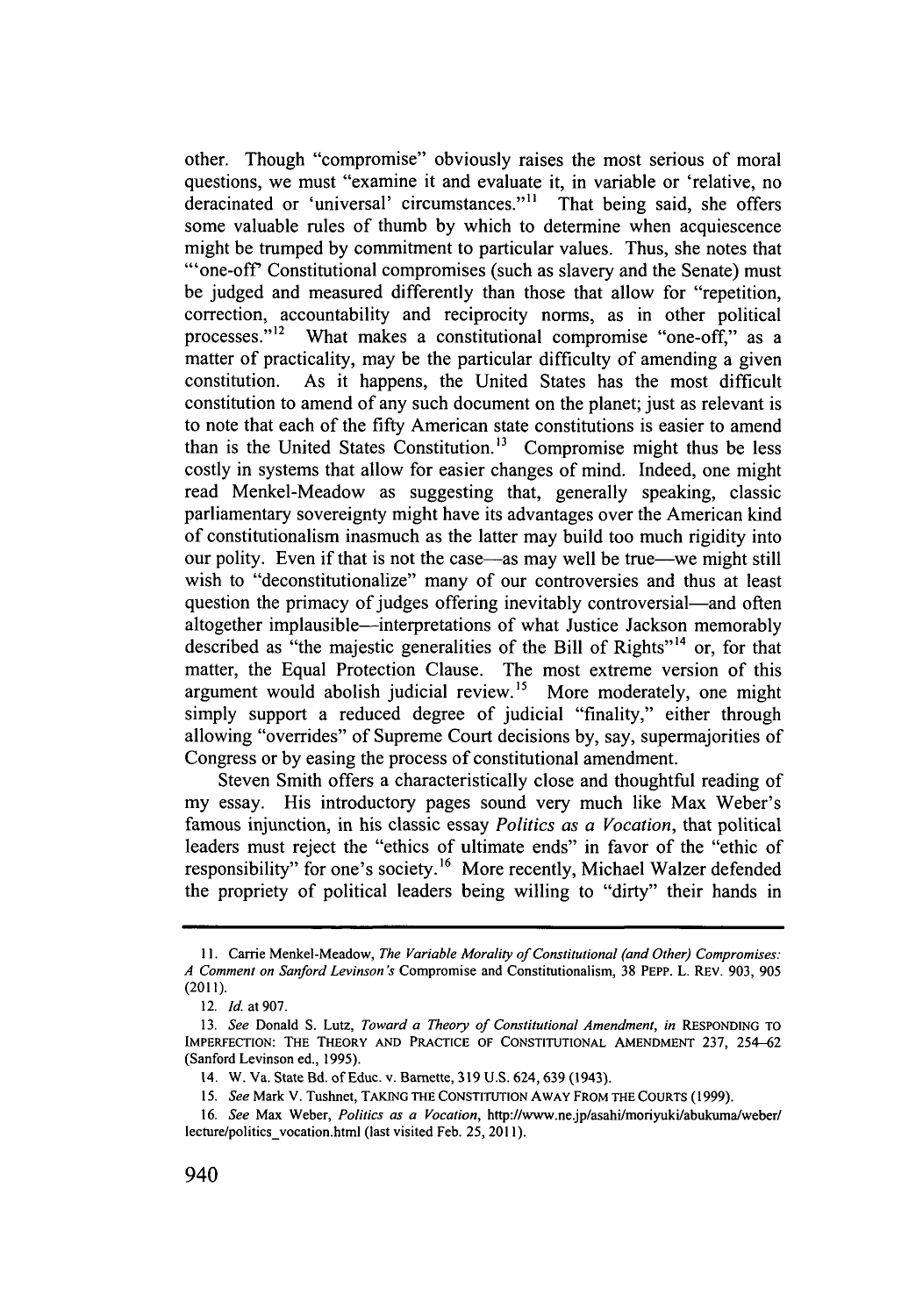making inevitable compromises attached to responsible stewardship.<sup>17</sup> I happen to agree with Walzer.<sup>18</sup> But, obviously, one should dirty one's hands, especially with regard to "rotten compromises," only if there really are "compelling" reasons, of the highest magnitude, for doing so. Smith presumably agrees with Menkel-Meadow that what is called for (nonpejoratively) is casuistry rather than the application of a universalist algorithm, and he provides just such casuistic analysis of Lincoln's particular response to the dilemmas presented **by** chattel slavery.

The key to his argument is to accept chattel slavery as an *existing evil,* rather than one introduced to America **by** either the Framers of the Constitution or, even more certainly, **by** Lincoln. Thus, he in effect takes Margalit to task for conflating "establishment" with "maintenance."<sup>19</sup> There is surely something to this—we distinguish, after all, between "adverse possession" and new attempts at trespass-but **I** think that Smith overestimates its importance. At the very least, returning to the important point of Finkelman's essay, one must have a firm sense of what is empirically possible and to move to *disestablishing* existing evils as quickly as reasonably possible, where "reasonably," of course, invites a certain kind of cost-benefit analysis in terms of calculating likely resistance, etc. Perhaps one can defend Lincoln for not being a Garrisonian advocating secession from a Union with slaveholders. But **I** am not so clear that one can defend Lincoln's callow defense of the Fugitive Slave Law of **1850** as necessary compliance with the "deal" made **by** the **1787** Framers or his support of the original Thirteenth Amendment, the "Corwin Amendment," that would have guaranteed to those states in which slavery already existed its maintenance in perpetuity unless the slave states chose on their own to abolish the (wicked) institution. **I** would also be interested in Smith's response to Graber's powerful book, *Dred Scott and the Problem of Constitutional Evil*,<sup>20</sup> which I read as suggesting that perhaps there was something to be said for James Buchanan's view, expressed in his final Message to Congress,<sup>21</sup> that secession, although illegal, did not merit a forceful response **by** the remainder of the United States:

**<sup>17.</sup>** Michael Walzer, *The Problem of Dirty Hands, in* **TORTURE: A COLLECTION 61,** 64-74 (Sanford Levinson ed., 2004).

*<sup>18.</sup> See* Sanford Levinson, *Contemplating Torture: An Introduction, in* **TORTURE: A COLLECTION 23, 38** (Sanford Levinson ed., 2004).

**<sup>19.</sup>** Steven **D.** Smith, *Lessons from Lincoln,* **38** PEPP. L. REv. **915 (2011).**

<sup>20.</sup> MARK **A.** GRABER, DRED **SCorr AND THE PROBLEM OF CONSTITUTIONAL** EVIL **(2006).**

<sup>21.</sup> **PAUL** BREST **ET AL., PROCESSES OF CONSTITUTIONAL DECISIONMAKING** 264 (5th ed. **2006)** (quoting James Buchanan, Fourth Annual Message to Congress on the State of the Union (Dec. **3, 1860),** THE AM. **PRESIDENCY** PROJECT, http://www.presidency.ucsb.edulws/index.php?pid=29501 (last visited Feb. **25, 2011)).**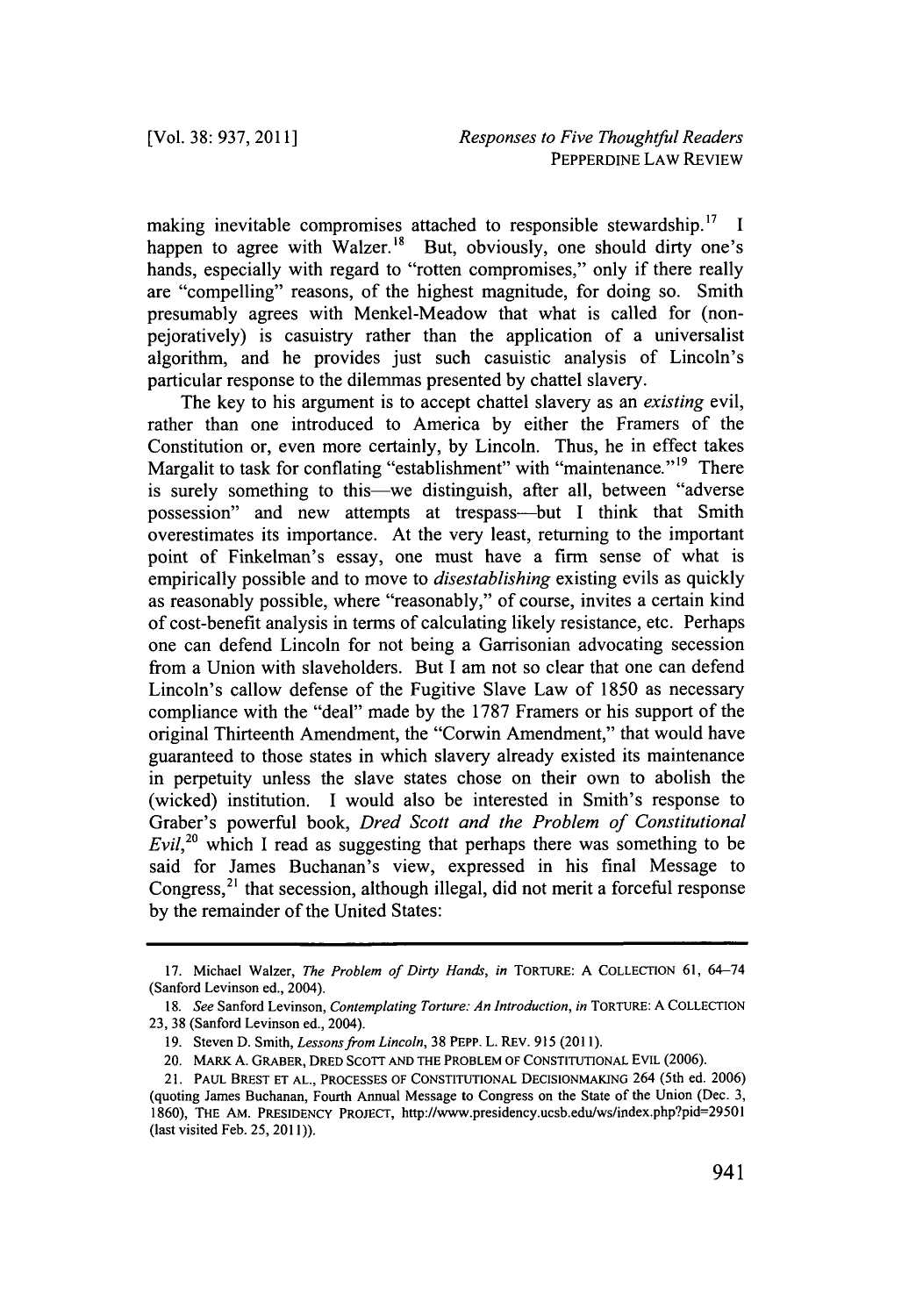[I]t may be safely asserted that the power to make war against a State is at variance with the whole spirit and intent of the Constitution. Suppose such a war should result in the conquest of a State; how are we to govern it afterwards? Shall we hold it as a province and govern it **by** despotic power? In the nature of things, we could not **by** physical force control the will of the people and compel them to elect Senators and Representatives to Congress and to perform all the other duties depending upon their own volition and required from the free citizens of a free State as a constituent member of the Confederacy.

But if we possessed this power, would it be wise to exercise it under existing circumstances? The object would doubtless be to preserve the Union. War would not only present the most effectual means of destroying it, but would vanish all hope of its peaceable reconstruction. Besides, in the fraternal conflict a vast amount of blood and treasure would be expended, rendering future reconciliation between the States impossible. In the meantime, who can foretell what would be the sufferings and privations of the people during its existence?

The fact is that our Union rests upon public opinion, and can never be cemented **by** the blood of its citizens shed in civil war. **If** it cannot live in the affections of the people, it must one day perish.<sup>22</sup>

What, precisely, is "wrong" with this argument, unless it is, of course, that acceptance would have tolerated the entrenchment of slavery in the seceding states? But, of course, that is exactly what Lincoln was willing to do via his support of the Corwin Amendment. So does Smith-and other defenders of Lincoln-share his "Union mysticism" that regards the maintenance of the existing United States as the most overriding of all values? **Why** is *that* the line at which one adopts obduracy instead of compromise? (Quite obviously, as Smith recognizes, **I** am more comfortable with question marks than with periods.)

Finally, there is another friend of long duration with whom **I** have often engaged over many years. Engagement, of course, is not synonymous with agreement, and Weisberg continues to be frustrated with my over-tolerance for compromise; he sees this as equal to the betrayal of truly fundamental values that deserve our overriding allegiance. **If I** am obsessed **by** slavery and its role in American constitutional history, he is obsessed **by** the rise of Nazism in Germany and then, following the outbreak of World War **II,** the collaboration with Nazis in various other countries. Given Weisberg's own deep attachments to France, he is particularly (and rightly) concerned with

942

<sup>22.</sup> **Id.**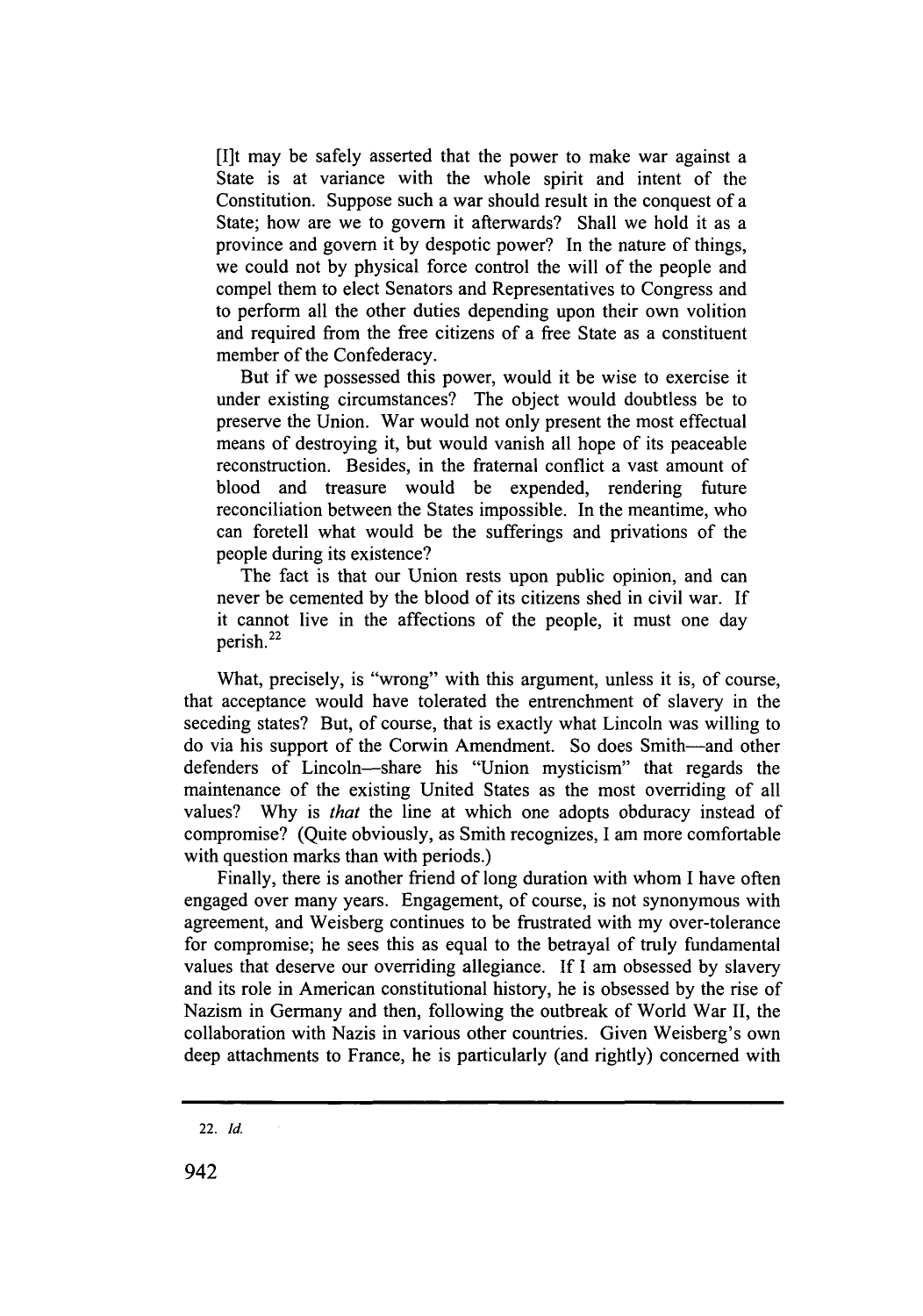the betrayal not only of universal, but also of particularly French, values **by** Vichy France, which purported to be an official government representing the French nation rather than a rag-tag group of opportunistic collaborators with true evil.

An important part of his indictment involves what he believes to be a loose, far-too-slippery, approach to texts, whether sacred (as with the Christian (mis)interpretation of Jewish texts) or the legal texts of a mundane polity. **I** suspect that Weisberg would be uncomfortable with this particular analogy, but there is certainly more than a trace of the Lutheranism-"Here **I** stand, I can do no other"—that Weber was in fact attacking in *Politics as a Vocation*<sup>23</sup> I have no trouble agreeing with many of his particular I have no trouble agreeing with many of his particular arguments about moral cowardice during the Vichy regime (and elsewhere). Many people could have behaved more decently without, it appears, taking inordinate risks. And, of course, some behaved decently even when they knew that their own lives were at stake. These "righteous" persons should be endlessly celebrated. That being said, even if one condemns the particular leaders of Vichy France for an easy willingness to compromise, one cannot elide the issue of what duties leaders have to make compromises that, **by** definition, they would prefer not to make. Are Masada or, for Texans, the Alamo, truly inspirational templates, or is timely negotiated surrender that allows one's community to survive until another day at least sometimes to be preferred to suicidal grand gestures? Would Weisberg have joined those in the 1950s proclaiming "Better Dead Than Red" as a way of defending the possibility of nuclear war and its consequences if faced with unjustifiable incursions **by** the Soviet Union?

But, as a matter of fact, Weisberg does not confront what I regard as the most important of my three examples presented in my Brandeis Lecture, which involves decisions at the *design* stage of constitutions. Here, of course, we are *not* discussing the interpretation of preexisting texts, but rather deciding what should go in the texts themselves, whether the substantive protection of certain political values (e.g., the guarantee against abolition of the international slave trade until **1808)** or the adoption of political procedures that work, in context, to protect the forces of evil (e.g., the Three-Fifths Compromise). And, if one has decided, in the name of political prudence, to make relevant compromises, either "rotten" or merely "awful," then what is the interpreter's duty with regard to enforcing them in the future?

**<sup>23.</sup> MAX WEBER, POLITICS AS A VOCATION (1918),** *reprinted in* **FROM MAX WEBER: ESSAYS IN SOCIOLOGY 77-128 (H. H. Gerth & C. Wright Mills trans. & eds., 1946),** *available at* https://www. **d.umn.edu/-bmork/2 11 1/readings/weberpoliticsasavocation.htm.**